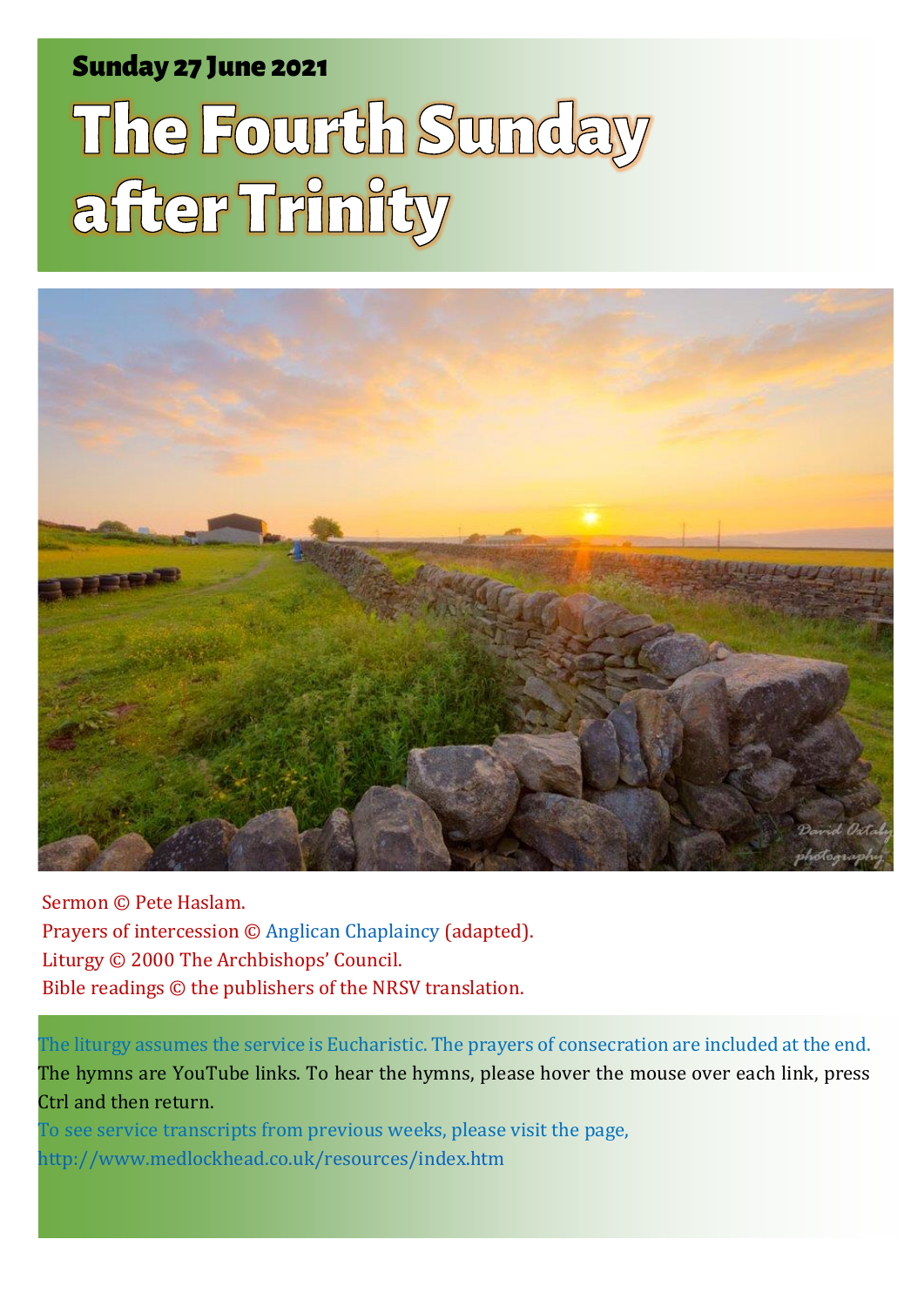# **Introduction and welcome**

| <b>HYMN 1 Jesus lives!</b> | (please click on this link to hear the hymn) |  |
|----------------------------|----------------------------------------------|--|

# **The Welcome**

In the name of the Father, and of the Son, and of the Holy Spirit

All **Amen.**

The Lord be with you

All **And also with you.**

# **The Preparation**

All **Almighty God,**

**to whom all hearts are open, all desires known, and from whom no secrets are hidden: cleanse the thoughts of our hearts by the inspiration of your Holy Spirit, that we may perfectly love you, and worthily magnify your holy name; through Christ our Lord. Amen.**

Our Lord Jesus Christ said:

The first commandment is this: 'Hear, O Israel, the Lord our God is the only Lord. You shall love the Lord your God with all your heart, with all your soul, with all your mind, and with all your strength.'

And the second is this: 'Love your neighbour as yourself.' There is no other commandment greater than these. On these two commandments hang all the law and the prophets.

#### All **Amen. Lord, have mercy.**

God so loved the world that he gave his only Son Jesus Christ to save us from our sins, to be our advocate in heaven, and to bring us to eternal life. Therefore, let us confess our sins in penitence and faith, firmly resolved to keep God's commandments and to live in love and peace with all.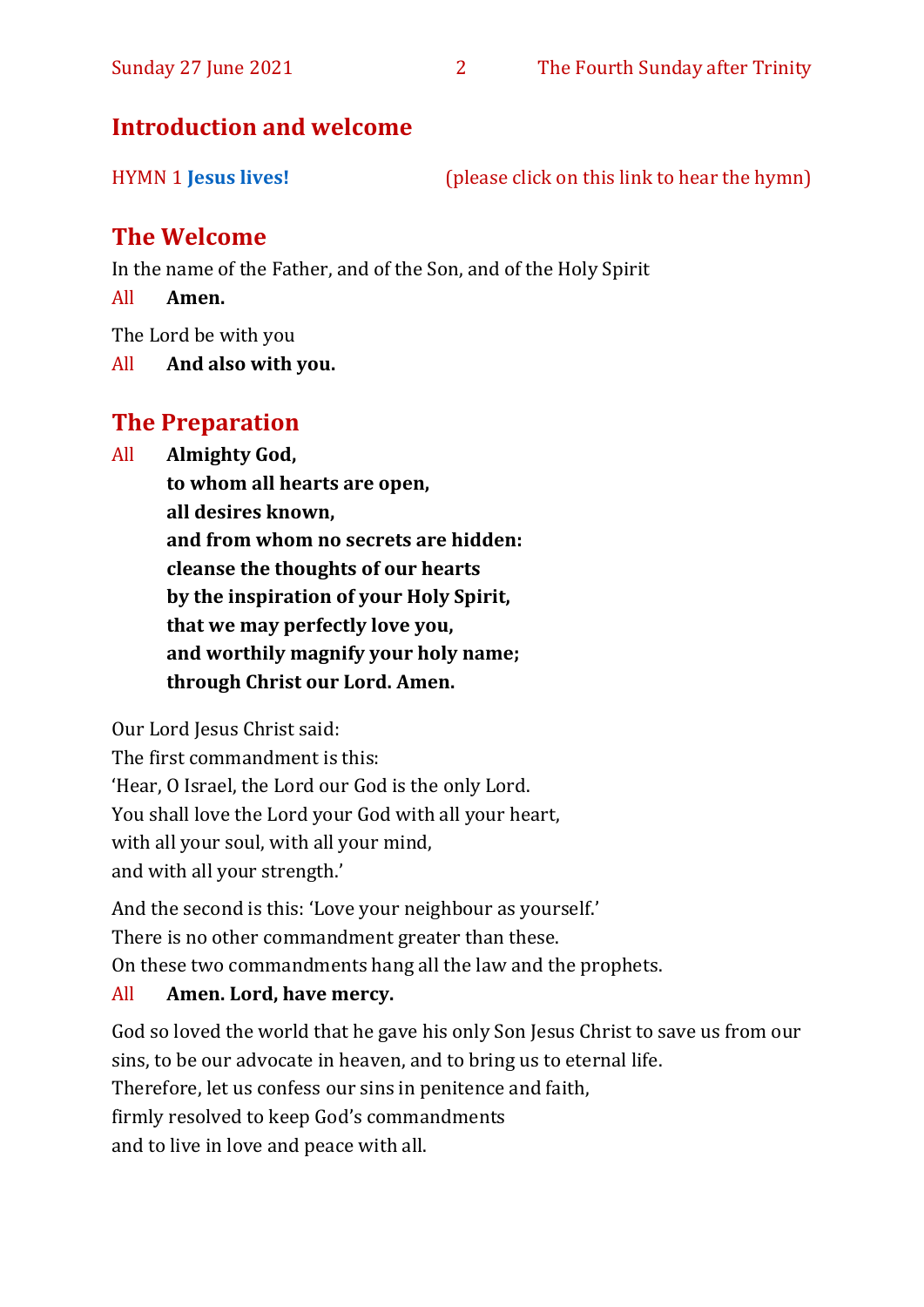All **Almighty God, our heavenly Father, we have sinned against you and against our neighbour in thought and word and deed, through negligence, through weakness, through our own deliberate fault. We are truly sorry and repent of all our sins. For the sake of your Son Jesus Christ, who died for us, forgive us all that is past and grant that we may serve you in newness of life to the glory of your name. Amen.**

Almighty God,

who forgives all who truly repent, have mercy upon you, pardon and deliver you from all your sins, confirm and strengthen you in all goodness, and keep you in life eternal; through Jesus Christ our Lord. All **Amen.**

# **The Gloria**

This Gloria is sung to the tune of 'Cwm Rhondda'. Click **[here](about:blank)** for the tune.

All **Glory be to God in Heaven, Songs of joy and peace we bring, Thankful hearts and voices raising, To creation's Lord we sing. Lord we thank you, Lord we praise you, Glory be to God our King: Glory be to God our King. Lamb of God, who on our shoulders, Bore the load of this world's sin; Only Son of God the Father, You have brought us peace within. Lord, have mercy, Christ have mercy,**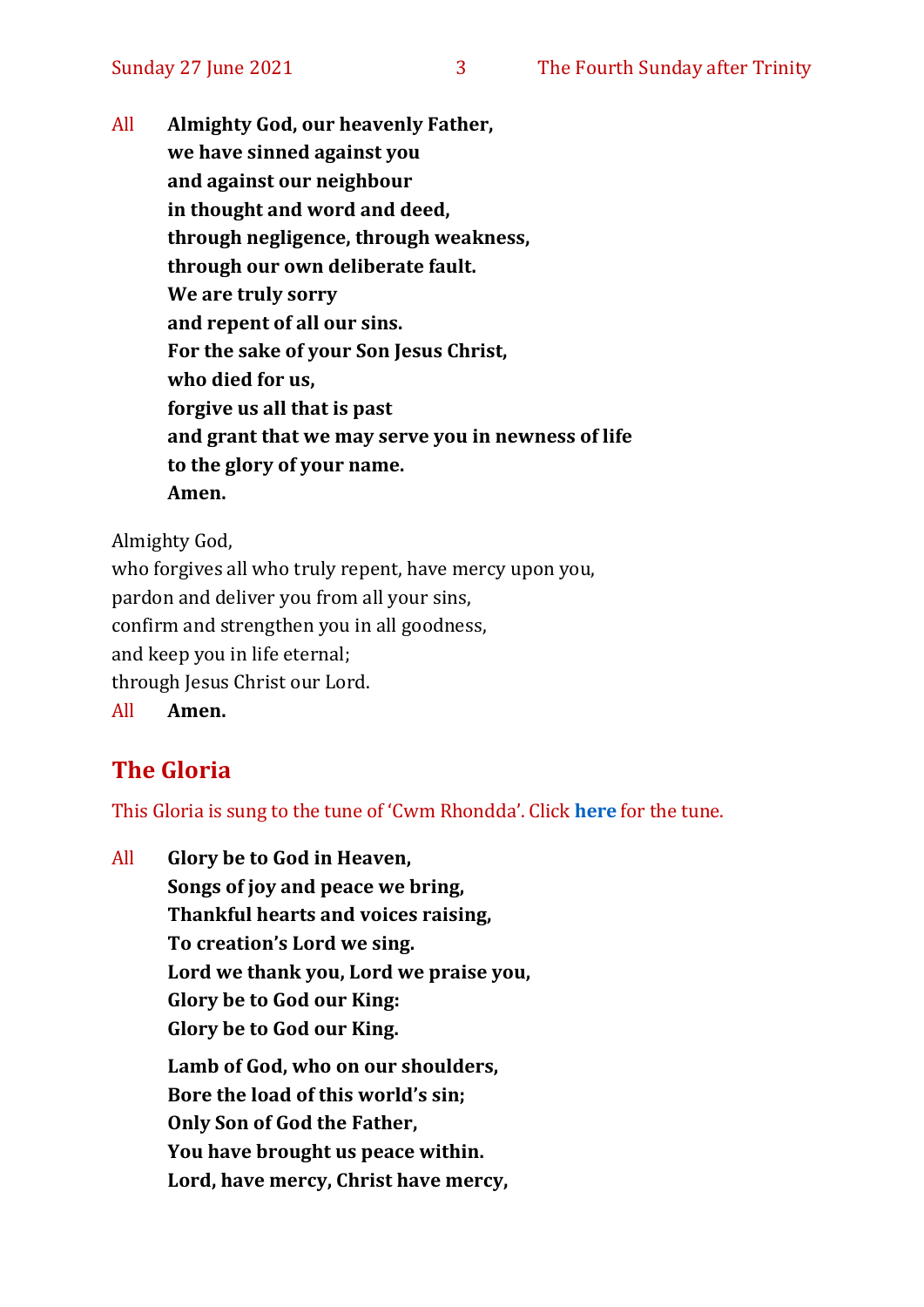**Now your glorious reign begin: Now your glorious reign begin.**

**You O Son of God are Holy, You we praise with one accord. None in heav'n or earth is like you, Only you are Christ the Lord. With the Father and the Spirit, Ever worshipped and adored: Ever worshipped and adored.**

# **The Collect for the Fourth Sunday after Trinity**

Gracious Father, by the obedience of Jesus you brought salvation to our wayward world: draw us into harmony with your will, that we may find all things restored in him, our Saviour Jesus Christ.

All **Amen.**

# **First reading**

A reading from the First Book of Samuel

After the death of Saul, when David had returned from defeating the Amalekites, David remained two days in Ziklag.

David intoned this lamentation over Saul and his son Jonathan. (He ordered that The Song of the Bow be taught to the people of Judah; it is written in the Book of Jashar.) He said: Your glory, O Israel, lies slain upon your high places! How the mighty have fallen! Tell it not in Gath, proclaim it not in the streets of Ashkelon; or the daughters of the Philistines will rejoice, the daughters of the uncircumcised will exult. You mountains of Gilboa, let there be no dew or rain upon you, nor bounteous fields! For there the shield of the mighty was defiled, the shield of Saul, anointed with oil no more. From the blood of the slain, from the fat of the mighty, the bow of Jonathan did not turn back, nor the sword of Saul return empty. Saul and Jonathan, beloved and lovely! In life and in death they were not divided; they were swifter than eagles, they were stronger than lions. O daughters of Israel, weep over Saul, who clothed you with crimson, in luxury, who put ornaments of gold on your apparel. How the mighty have fallen in the midst of the battle! Jon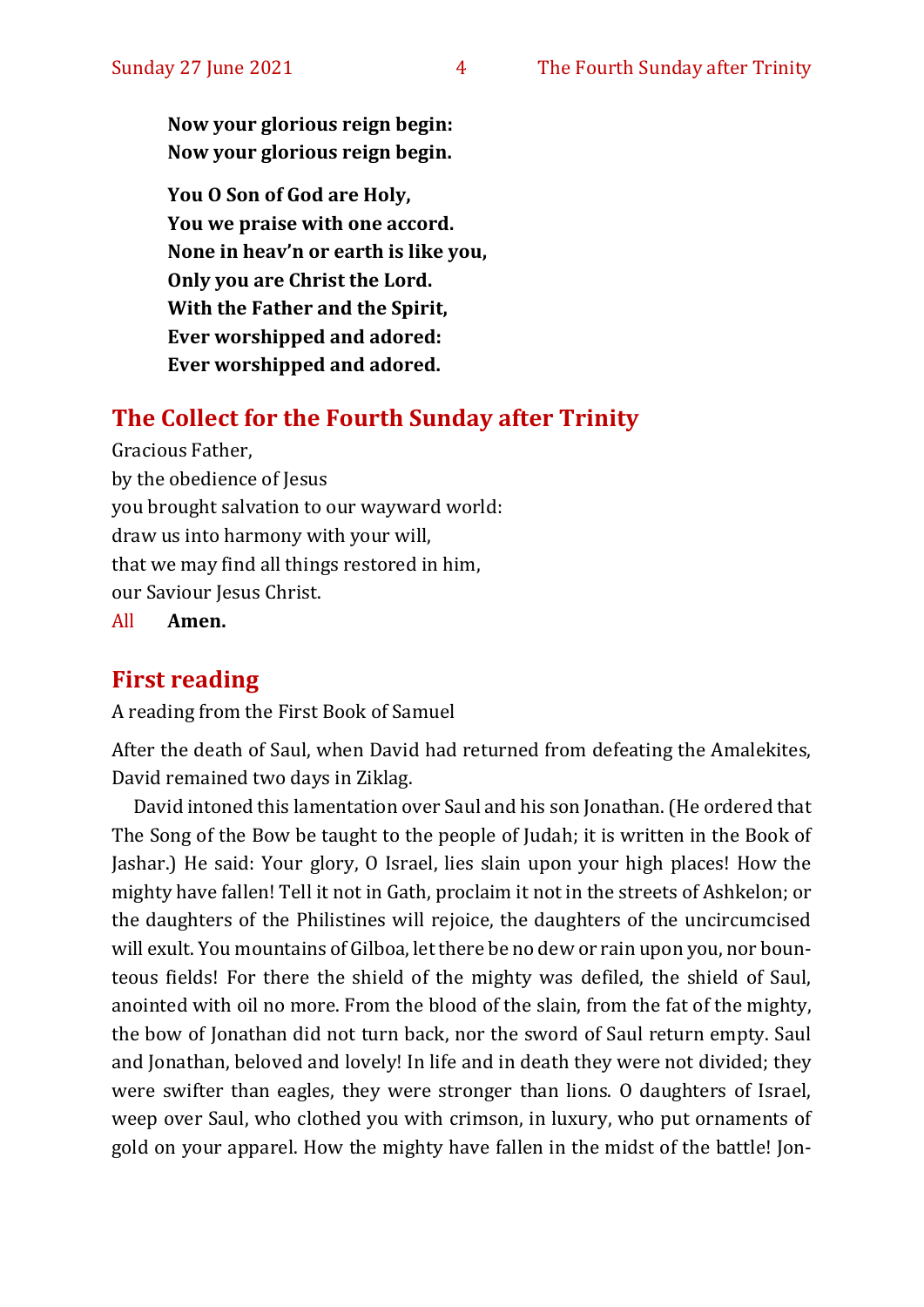athan lies slain upon your high places. I am distressed for you, my brother Jonathan; greatly beloved were you to me; your love to me was wonderful, passing the love of women. How the mighty have fallen, and the weapons of war perished! *1 Samuel 1:1, 17–end*

This is the Word of the Lord

All **Thanks be to God.**

# **Second reading**

A reading from St Paul's Second Letter to the Corinthians

We want you to know, brothers and sisters, about the grace of God that has been granted to the churches of Macedonia; for during a severe ordeal of affliction, their abundant joy and their extreme poverty have overflowed in a wealth of generosity on their part. For, as I can testify, they voluntarily gave according to their means, and even beyond their means, begging us earnestly for the privilege of sharing in this ministry to the saints—and this, not merely as we expected; they gave themselves first to the Lord and, by the will of God, to us, so that we might urge Titus that, as he had already made a beginning, so he should also complete this generous undertaking among you.

Now as you excel in everything—in faith, in speech, in knowledge, in utmost eagerness, and in our love for you—so we want you to excel also in this generous undertaking. I do not say this as a command, but I am testing the genuineness of your love against the earnestness of others. For you know the generous act of our Lord Jesus Christ, that though he was rich, yet for your sakes he became poor, so that by his poverty you might become rich. And in this matter I am giving my advice: it is appropriate for you who began last year not only to do something but even to desire to do something—now finish doing it, so that your eagerness may be matched by completing it according to your means. For if the eagerness is there, the gift is acceptable according to what one has—not according to what one does not have. I do not mean that there should be relief for others and pressure on you, but it is a question of a fair balance between your present abundance and their need, so that their abundance may be for your need, in order that there may be a fair balance. As it is written, 'The one who had much did not have too much, and the one who had little did not have too little.' *2 Corinthians 8:1–15*

This is the Word of the Lord

All **Thanks be to God.**

HYMN 2 **[Kyrie Eleison](https://www.youtube.com/watch?v=mAZC4oe9VM0)** (please click on this link to hear the hymn)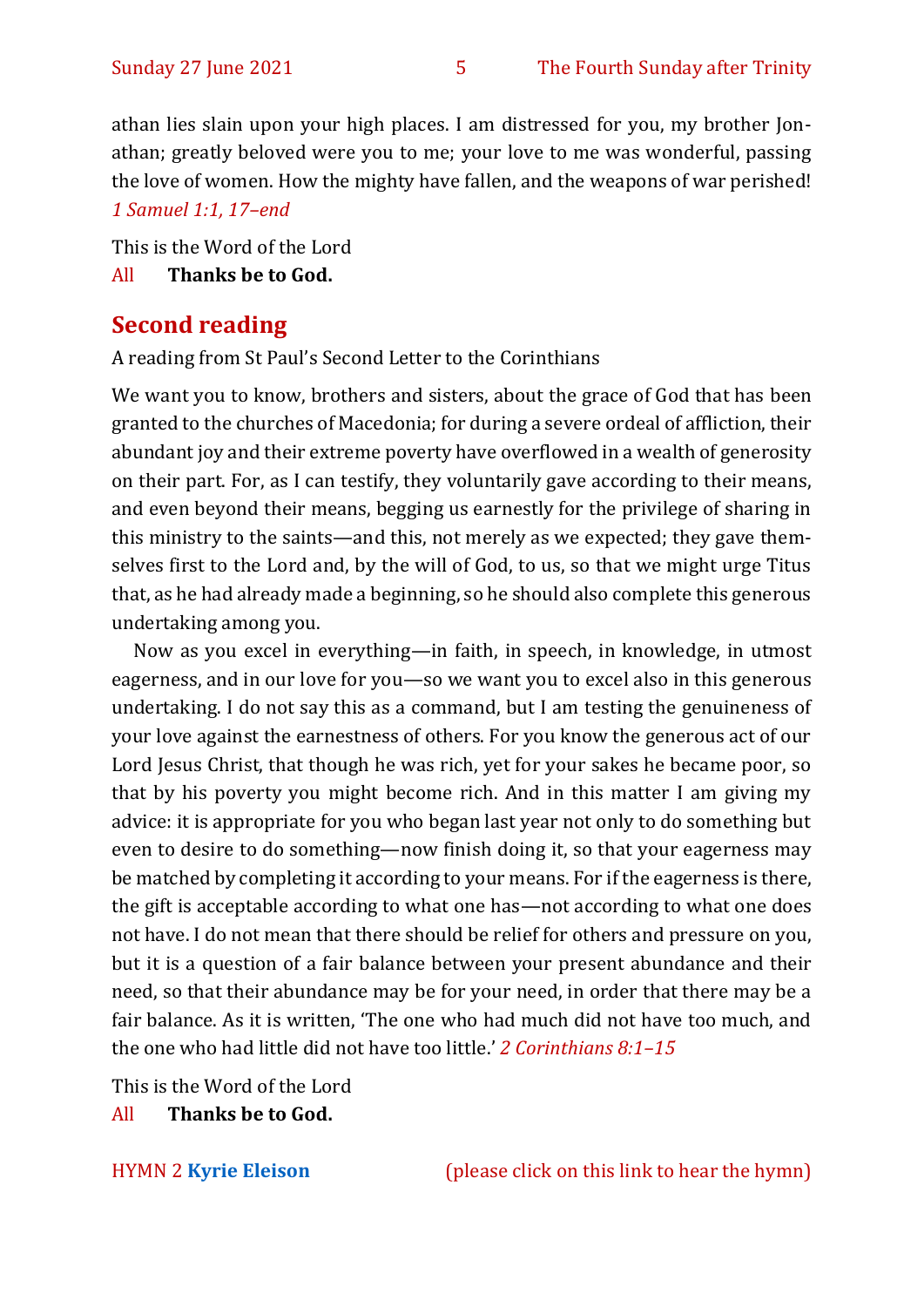# **Gospel reading**

Hear the Gospel of our Lord Jesus Christ according to Mark

#### All **Glory to you O Lord.**

When Jesus had crossed again in the boat to the other side, a great crowd gathered around him; and he was by the sea. Then one of the leaders of the synagogue named Jairus came and, when he saw him, fell at his feet and begged him repeatedly, 'My little daughter is at the point of death. Come and lay your hands on her, so that she may be made well, and live.'

So he went with him. And a large crowd followed him and pressed in on him. Now there was a woman who had been suffering from haemorrhages for twelve years. She had endured much under many physicians, and had spent all that she had; and she was no better, but rather grew worse. She had heard about Jesus, and came up behind him in the crowd and touched his cloak, for she said, 'If I but touch his clothes, I will be made well.' Immediately her haemorrhage stopped; and she felt in her body that she was healed of her disease. Immediately aware that power had gone forth from him, Jesus turned about in the crowd and said, 'Who touched my clothes?' And his disciples said to him, 'You see the crowd pressing in on you; how can you say, "Who touched me?" ' He looked all around to see who had done it. But the woman, knowing what had happened to her, came in fear and trembling, fell down before him, and told him the whole truth. He said to her, 'Daughter, your faith has made you well; go in peace, and be healed of your disease.'

While he was still speaking, some people came from the leader's house to say, 'Your daughter is dead. Why trouble the teacher any further?' But overhearing what they said, Jesus said to the leader of the synagogue, 'Do not fear, only believe.' He allowed no one to follow him except Peter, James, and John, the brother of James. When they came to the house of the leader of the synagogue, he saw a commotion, people weeping and wailing loudly. When he had entered, he said to them, 'Why do you make a commotion and weep? The child is not dead but sleeping.' And they laughed at him. Then he put them all outside, and took the child's father and mother and those who were with him, and went in where the child was. He took her by the hand and said to her, 'Talitha cum,' which means, 'Little girl, get up!' And immediately the girl got up and began to walk about (she was twelve years of age). At this they were overcome with amazement. He strictly ordered them that no one should know this, and told them to give her something to eat. *Mark 5:21–43*

This is the Gospel of the Lord

All **Praise to you O Christ.**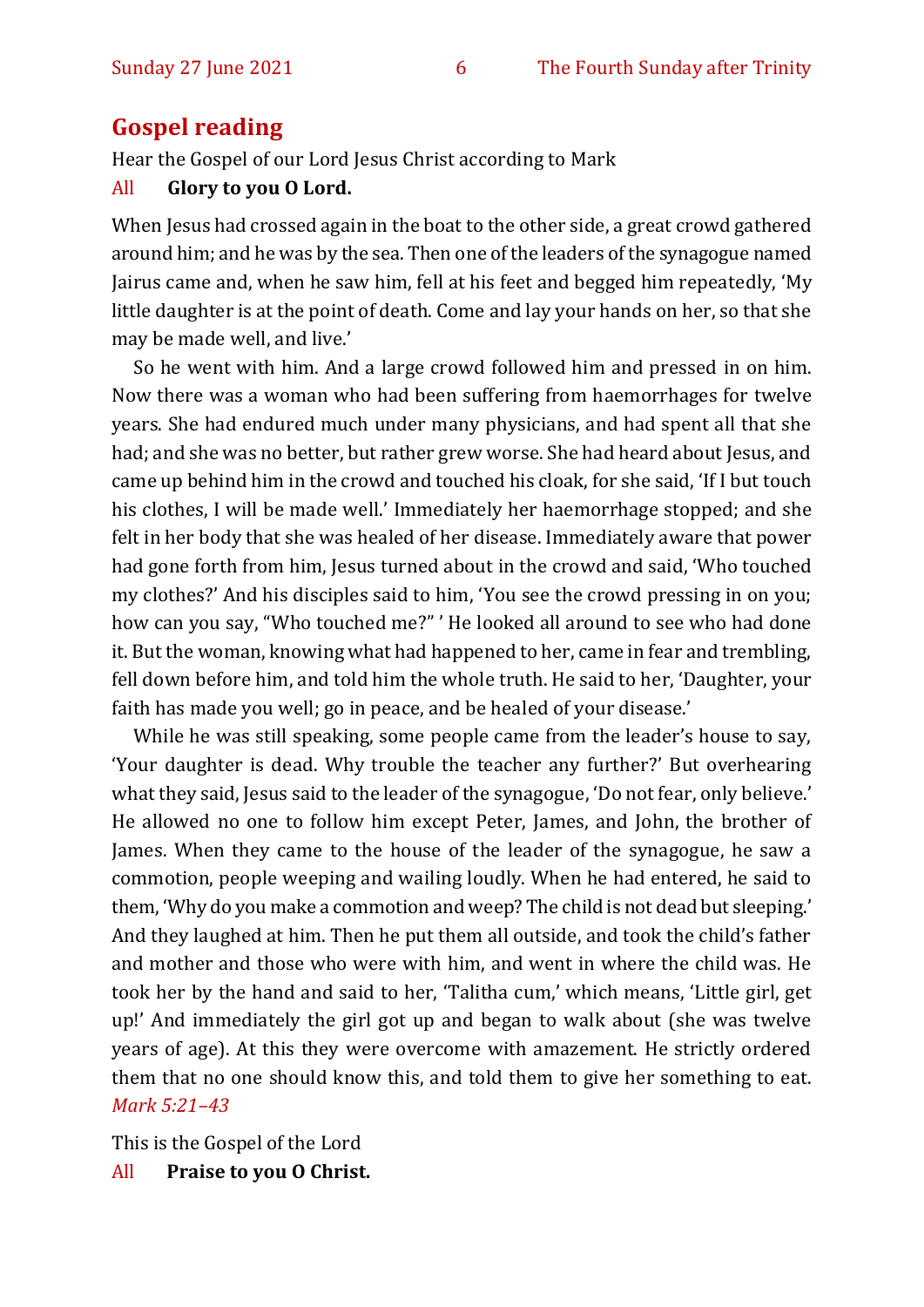#### **Sermon**

The stories of the woman with a haemorrhage and Jairus' daughter are two of four miracles in this section of Mark`s Gospel. The first was Jesus' calming of the storm demonstrating Jesus' power over nature. The second was Jesus power over demons. The third and fourth miracles how demonstrate Jesus' power over sickness and death—his power to bring salvation even to hopeless situations. The story of the woman with a haemorrhage demonstrates great faith on the part of a woman who had tried every remedy without avail—a woman who could have been expected to give up—to lose all hope. And the story of Jairus and his daughter demonstrates great faith on the part of a religious leader who was part of the establishment. This is a story within a story—the story of the woman with the haemorrhage set within the story of Jairus and his daughter. The stories belong together. Mark creates dramatic tension by telling the two stories together.

The stories show Jesus dealing with people of vastly different standing. Jairus is well-to-do and influential, while the woman with the haemorrhage is financially impoverished and socially outcast. Jesus does not favour one over the other. He neither rebukes Jairus for his money and social standing nor ignores the woman because of her poverty and marginality. So the interruption of Jesus' journey to Jairus' house heightens the drama. Just imagine Jairus' impatience as Jesus talks with the woman. He must wonder what is happening to the little girl while they delay. Certainly, something most of us have had to relate to at some point in our lives. The answer, as they will learn, is that the little girl was dying. Leaving Jesus with a requirement, not for healing, but for undoing death.

In Marks text, competent authorities have proven that no remedy is possible. The woman spent all her money on physicians over the years, and their best remedies failed. The crowd at Jairus' house has started mourning ceremonies, because the little girl is dead. And they laugh when Jesus says the little girl is only sleeping. Yet there are a number of similarities between the two stories, both stories involve issues of ritual uncleanness. The woman is unclean because of her haemorrhage. The child is unclean because she is dead. Anyone who touches either of them is rendered unclean by that touch.

And, in the miracle stories in this Gospel, only Jairus and blind Bartimaeus are named. Neither the woman with the haemorrhage nor the little girl are named. Also the woman has been afflicted for twelve years and the little girl is twelve years old. And both the little girl and the woman are called 'daughter.'

Both Jairus and the woman demonstrate considerable faith in Jesus. Jairus is convinced that Jesus' touch will make his daughter well, and the woman is convinced that just touching Jesus' garment will heal her. Jesus commends the woman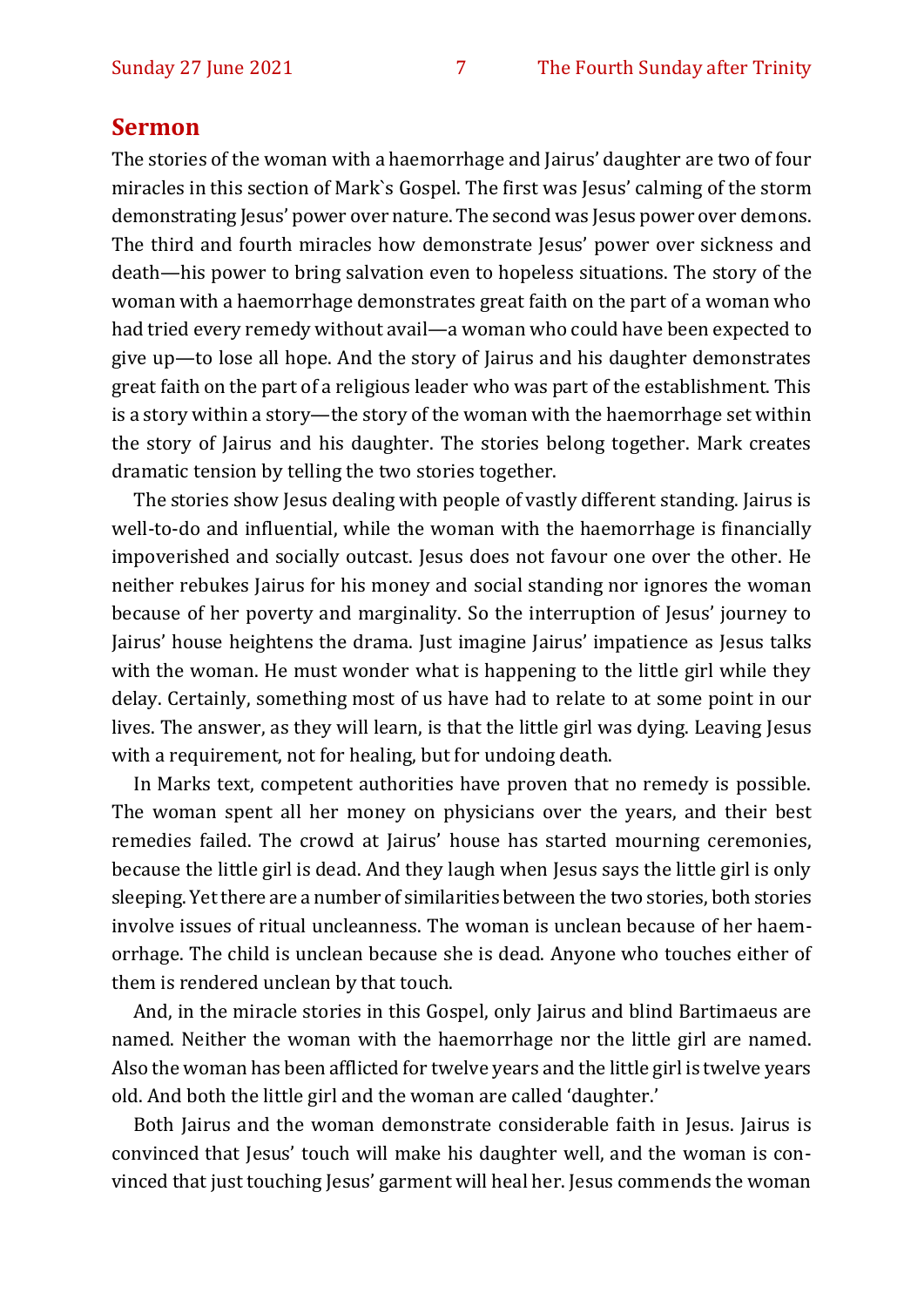for her faith, saying, 'Daughter, your faith has made you well'—or 'has saved you.' Then when Jairus gets the word that his daughter is dead, Jesus says, 'Don't be afraid, only believe', and then restores the little girl's life. Faith is a key component in both of these stories.

So Jairus is a prominent member of the community. Lay people routinely lead synagogue services, but the synagogue leader is responsible for the synagogue facilities, the security of the scrolls, the selection and oversight of worship leaders, and the general administration of the synagogue. Jairus is clearly an 'insider'—a person who counts—a person who belongs. But yet Jairus 'fell at (Jesus') feet and begged him much.' In one sense, this is remarkable. As a man of authority, Jairus must be concerned for his image. Jesus, a visiting teacher, has no official position, So to seek Jesus' help, Jairus must set aside all his pride to come as a supplicant to this itinerant and controversial young man. In another sense, though, there is nothing at all remarkable about Jairus' appeal. A parent of a dying child will do nearly anything to save their child. Jairus is driven by desperation to seek Jesus' help. So Jairus responds with faith. He does not ask Jesus to help if he can, but instead expresses confidence that Jesus can restore his daughter's health if he will only lay his hands on her.

While a great crowd has gathered around Jesus, Jesus takes time to go with this anguished father. Jesus feels the crowd is never more important than the individual in need.

This is an important model for ministry for today's church. We will seldom save people by the boatload. We need to be ever-vigilant to address the needs of the individual person.

We will come back to Jarius later.

Now begins a story set within another story—the story of the woman with the haemorrhage set inside the story of Jairus and his daughter Jairus must be beside himself as Jesus delays on his journey to Jairus' daughter, who is at the point of death to help this woman whose condition is serious but not life-threatening.

This woman has suffered at the hands of many physicians, who took her money but failed to cure her. Her circumstance is very different from that of Jairus. Her bleeding, renders her ritually unclean, isolating her from most human contact. Her situation is very much like that of a leper, in that she is cut off from social contact. Such isolation must be nearly unbearable. This woman is clearly an 'outsider'—a person who does not count—does not belong. The real purpose behind this verse, however, is to set up a contrast between the physicians, who did not help the woman, and Jesus, who does. So she came up behind him in the crowd, and touched his clothes.' Jairus approached Jesus directly, face to face, but this woman approaches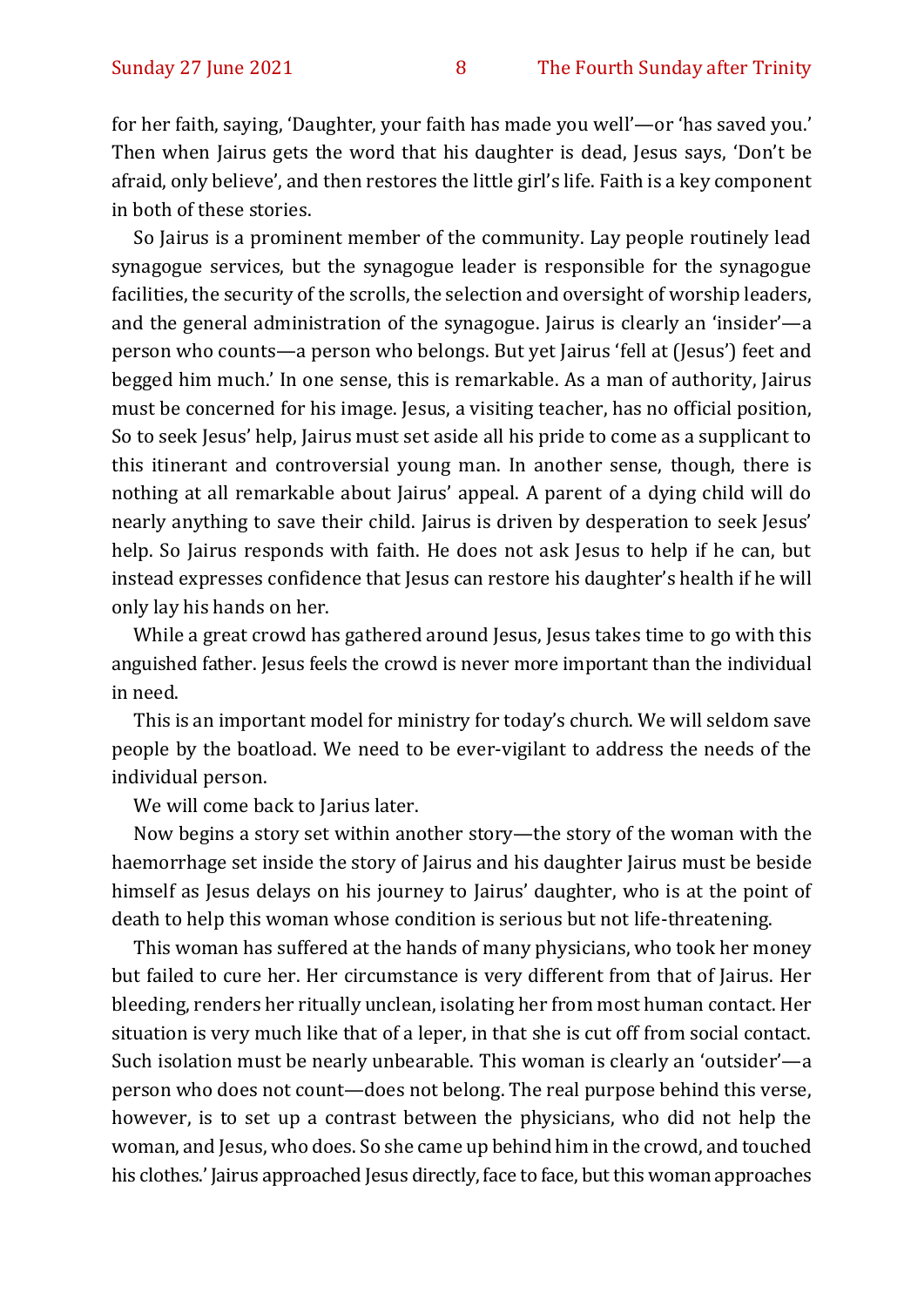Jesus from behind, She believes that just touching Jesus' garment will make her well. Having avoided touching other people for so many years, it must require a great effort to reach out and touch even Jesus' cloak. This woman cannot imagine that Jesus would welcome her touch—but is driven by a desperate need that has dominated her life for a dozen years. But there is more here than desperation. There is faith as well. The woman has confidence that Jesus can and will heal her. Immediately upon touching Jesus' cloak, she felt in her body that she was healed of her affliction. Jesus senses that power has gone from him and asks, 'Who touched my clothes?' the woman falls down before Jesus and tells him the whole truth.

Jesus says, 'Daughter, your faith has made you well. Go in peace, and be cured of your disease.'

The word, 'daughter,' might seem paternalistic to our ears, but was a common form of address in Jesus' day. His use of the word reflects a kind of warmth and acceptance that this woman has most likely not heard in a long time. In this context, daughter is a healing word.

Now let's go back to Jarius and how this story is reminiscent of Lazarus' resurrection. If Jesus had come earlier, he could have prevented Lazarus' death. Mark does not tell us Jairus' reaction when he sees the mourners, but we can imagine his desolation when he sees that rites for the dead have begun. Jesus allows no one to follow him except Peter, James, and John. It's interesting to note There is no hope of resurrection manifested here—nothing to stand as a counterpoint to the grief that accompanies death. He allows no one to follow as they go to see the little girl Jesus says, 'The child is not dead, but is asleep.' His comment is difficult to understand, because this is clearly a story of resurrection rather than of healing. Jesus limits the audience for the healing/resurrection to the parents of the little girl and 'those who were with him,' (Peter, James and John). 'Taking the child by the hand, he said to her, 'Talitha cumi!' which means, being interpreted, 'Girl, I tell you, get up!'

'Immediately the girl rose up and walked, for she was twelve years old.' 'He strictly ordered them that no one should know this.' This seems odd, because there was no way that the crowd would not learn of the girl's healing/resurrection, and there was no way that the crowd would keep the news quiet. This is reminiscent of the earlier situation where Jesus told a healed leper to say nothing to anyone except a priest, but the leper proclaimed it openly 'so that Jesus could no more openly enter into a city, but was outside in desert places: and they came to him from everywhere.'

Why would Jesus tell people not to spread the word of these healings? It is a matter of timing. While he will disclose more fully to his disciples the meaning of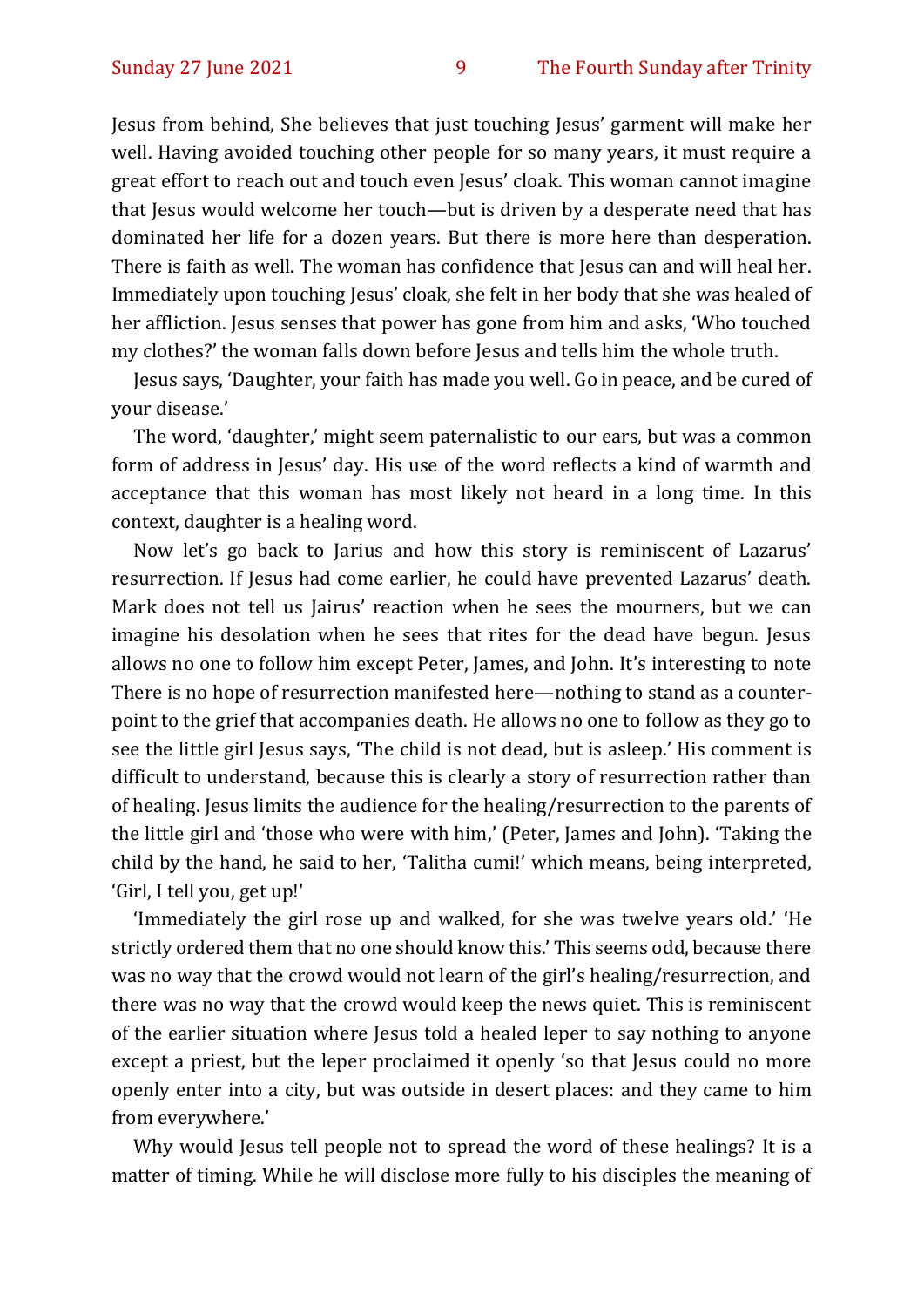his messianic mission he will reveal to the crowds only what they are prepared to understand. Amen.

# **The Creed**

Do you believe and trust in God the Father, the source of all being and life, the one for whom we exist?

# All **We believe and trust in him.**

Do you believe and trust in God the Son, who took our human nature, died for us and rose again?

All **We believe and trust in him.**

Do you believe and trust in God the Holy Spirit, who gives life to the people of God and makes Christ known in the world?

#### All **We believe and trust in him.**

This is the faith of the Church.

All **This is our faith. We believe and trust in one God, Father, Son and Holy Spirit. Amen.**

# **Prayers of intercession**

Everlasting God we are gathered together in love and fellowship, hear us now as we bring before you our cares and our needs.

We pray for your church throughout the world, for Christians everywhere. Grant that we and all your people may be built up in our faith and show in our lives the love we see in Jesus.

Lord, in your mercy

#### All **Hear our Prayer**

Lord God, we give you thanks for our church here and its life. We pray for all who minister and preach; all who enlarge and enrich our understanding of God and help us to respond to his love.

Lord, in your mercy

All **Hear our Prayer**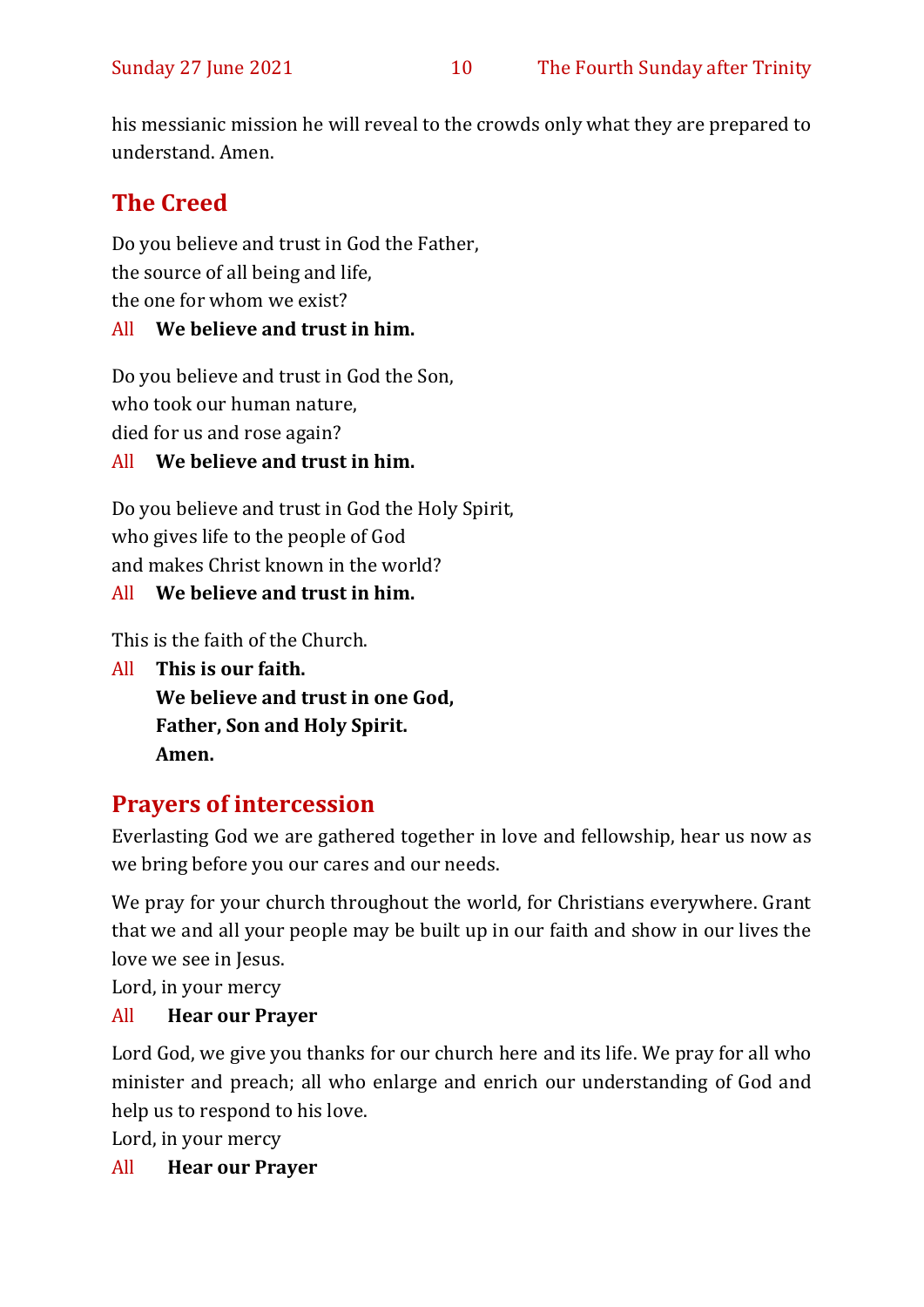Holy God, we pray for Christians working in places of power and influence who make decisions which affect the lives of so many people. We ask you to bless those who work in politics, in the media, in advertising and in the financial markets. May they all know what to say and how to act for the benefit of all people and at all times to be true and faithful to you.

Lord, in your mercy

#### All **Hear our Prayer**

Father God we pray for those whom we love, family and friends who are the special people in our lives wherever they may be. We pray for their hopes, their fears, their problems and their needs but most of all we thank you for each one of them and for what they give and mean to us.

Lord, in your mercy

#### All **Hear our Prayer**

Merciful God, today's gospel showed the faith of a sick woman. Help us to learn from her. We raise before you now all those who we know who need to touch the hem of Jesus garments and receive health and healing in their lives especially those affected in any way by Coronavirus.

Lord, in your mercy

#### All **Hear our Prayer**

Merciful God, into your caring hands we commit those who have died and we pray for all those who are mourning the loss of a loved one. This morning we pray for and remember …

Lord, in your mercy

#### All **Hear our Prayer**

Gracious God, we have laid before you our concerns and now we offer you our thanks and praise for all the blessings and gifts you lavish on us. In the weeks ahead help us to keep the faith as deeply and passionately as Jairus and the woman at the lake.

Lord, in your mercy

#### All **Hear our Prayer**

Merciful Father,

All **accept these prayers for the sake of your Son, our Saviour Jesus Christ. Amen.**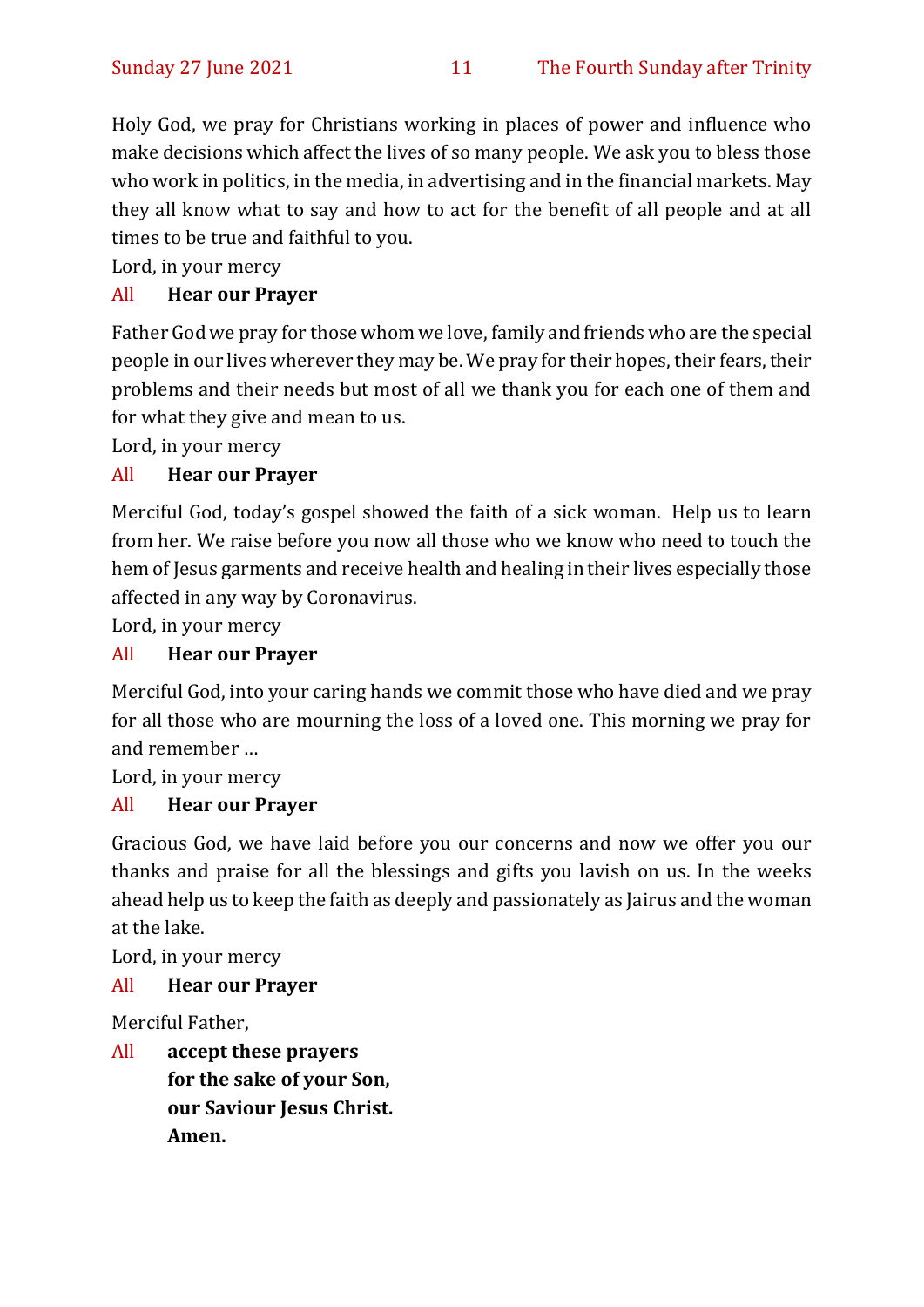# **The peace**

Peace to you from God our heavenly Father. Peace from his Son Jesus Christ who is our peace. Peace from the Holy Spirit, the Life-giver

The peace of the Lord be always with you,

All **And also with you.**

HYMN 3 **[I could sing of your love forever](https://www.youtube.com/watch?v=zeCwwaciAA8)** (click on this link to hear the hymn)

The liturgy of the Communion Service appears below

# The Dismissal

The peace of God which passes all understanding, keep your hearts and minds in the knowledge and love of God, and of his Son Jesus Christ our Lord; and the blessing and the blessing of God almighty, the Father, the Son, and the Holy Spirit, be among you and remain with you always. and the blessing of God the Almighty: Father, Son, and Holy Spirit, be with you now and remain with you always. All **Amen.**

HYMN 4 **[Guide me O thou great redeemer](https://www.youtube.com/watch?v=Ofp6rdAgRrY)** (click on this link to hear the hymn)

Go in peace to love and serve the Lord.

All **In the name of Christ. Amen.**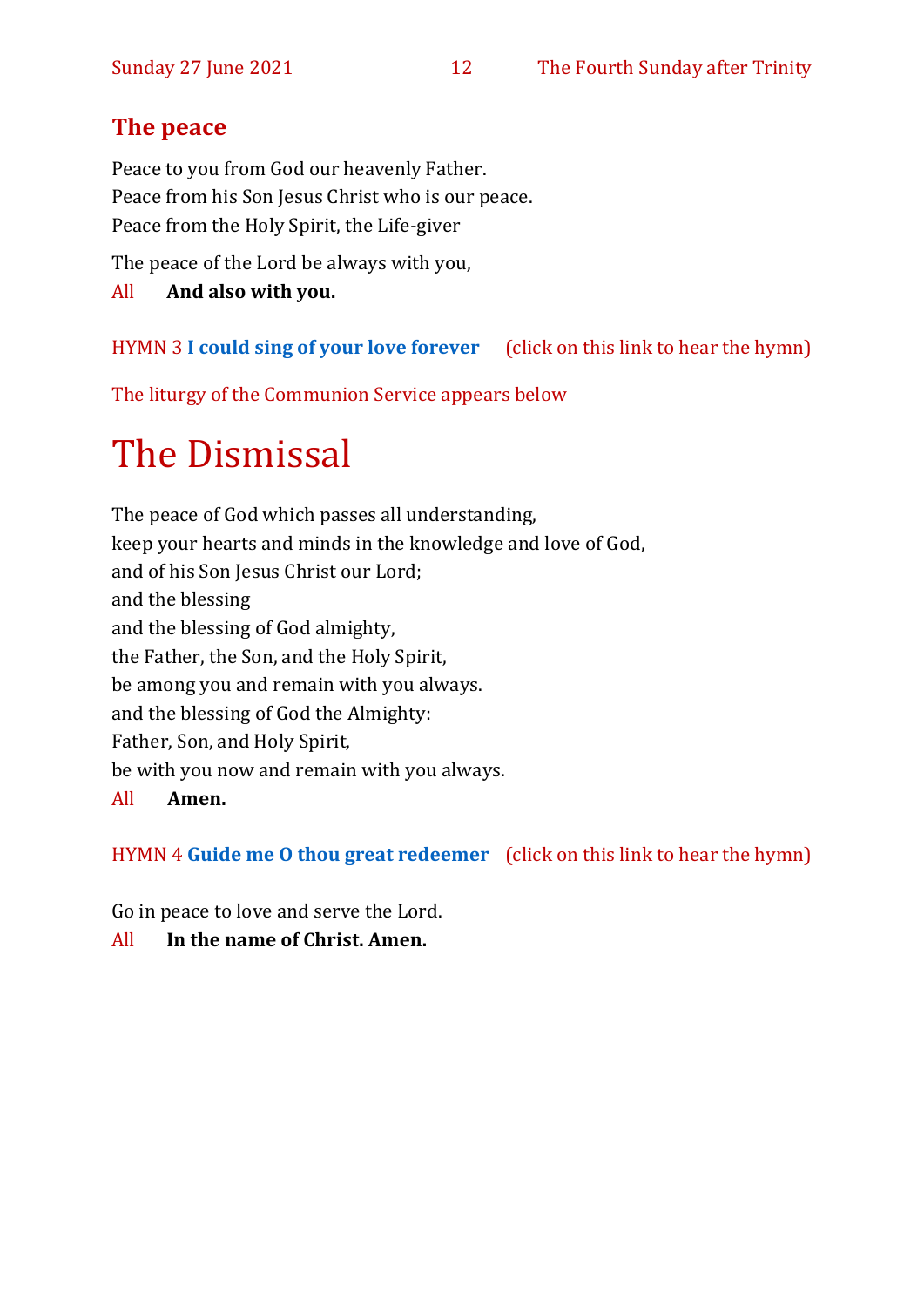# The Liturgy of the Sacrament

# Eucharistic Prayer (prayer E)

The Lord be with you

# All **and also with you.**

Lift up your hearts.

#### All **We lift them to the Lord.**

Let us give thanks to the Lord our God.

### All **It is right to give thanks and praise.**

Father, you made the world and love your creation. You gave your Son Jesus Christ to be our Saviour. His dying and rising have set us free from sin and death. And so we gladly thank you, with saints and angels praising you, and saying,

All **Holy, holy, holy Lord, God of power and might, heaven and earth are full of your glory. Hosanna in the highest. Blessed is he who comes in the name of the Lord. Hosanna in the highest.**

We praise and bless you, loving Father, through Jesus Christ, our Lord; and as we obey his command, send your Holy Spirit, that broken bread and wine outpoured may be for us the body and blood of your dear Son.

On the night before he died he had supper with his friends and, taking bread, he praised you. He broke the bread, gave it to them and said: Take, eat; this is my body which is given for you; do this in remembrance of me.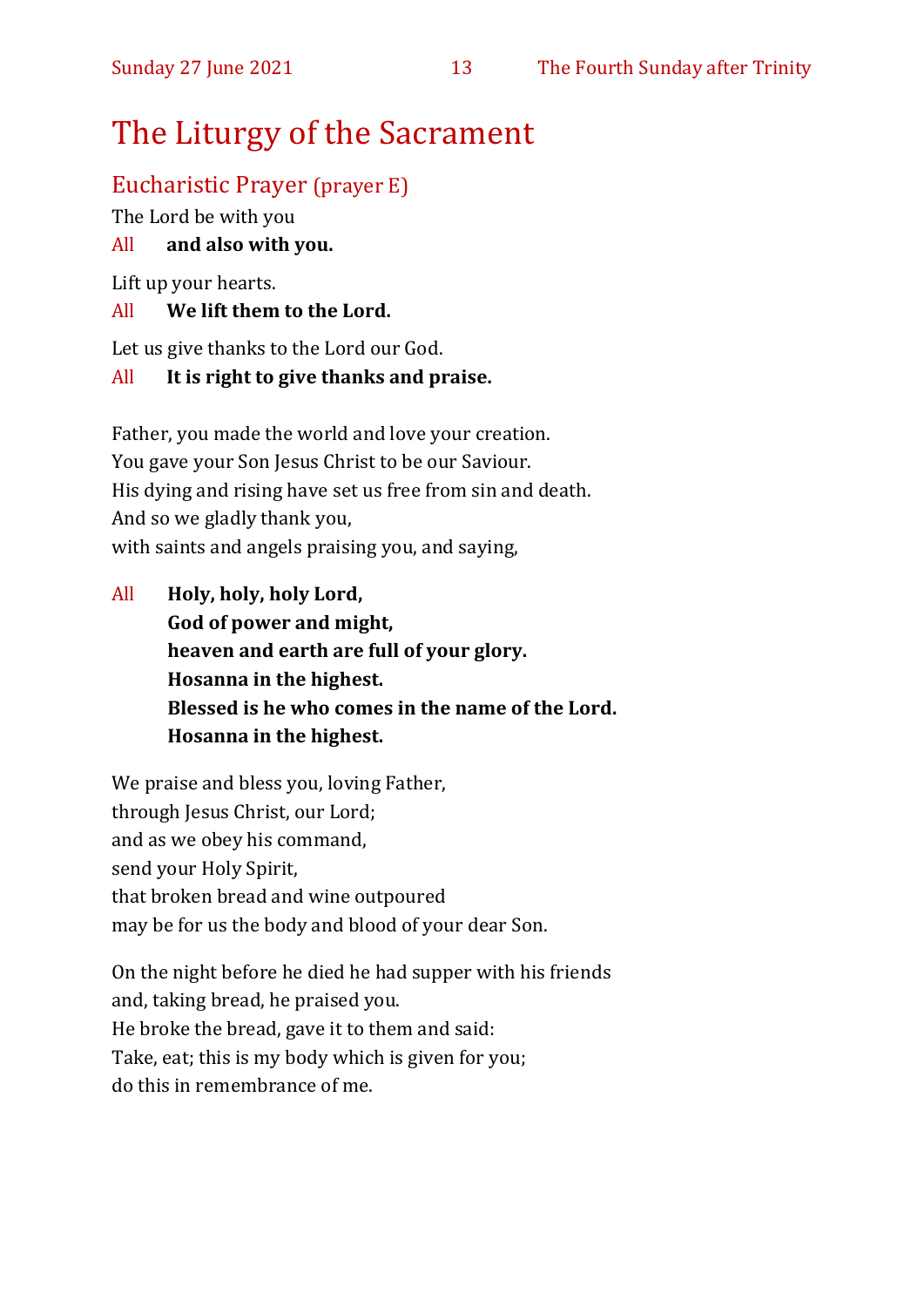When supper was ended he took the cup of wine. Again he praised you, gave it to them and said: Drink this, all of you; this is my blood of the new covenant, which is shed for you and for many for the forgiveness of sins. Do this, as often as you drink it, in remembrance of me.

So, Father, we remember all that Jesus did, in him we plead with confidence his sacrifice made once for all upon the cross.

Bringing before you the bread of life and cup of salvation, we proclaim his death and resurrection until he comes in glory.

Great is the mystery of faith:

# All **Christ has died. Christ is risen. Christ will come again.**

Lord of all life, help us to work together for that day when your kingdom comes and justice and mercy will be seen in all the earth.

Look with favour on your people, gather us in your loving arms and bring us with all the saints to feast at your table in heaven.

Through Christ, and with Christ, and in Christ, in the unity of the Holy Spirit, all honour and glory are yours, O loving Father, for ever and ever.

All **Amen.**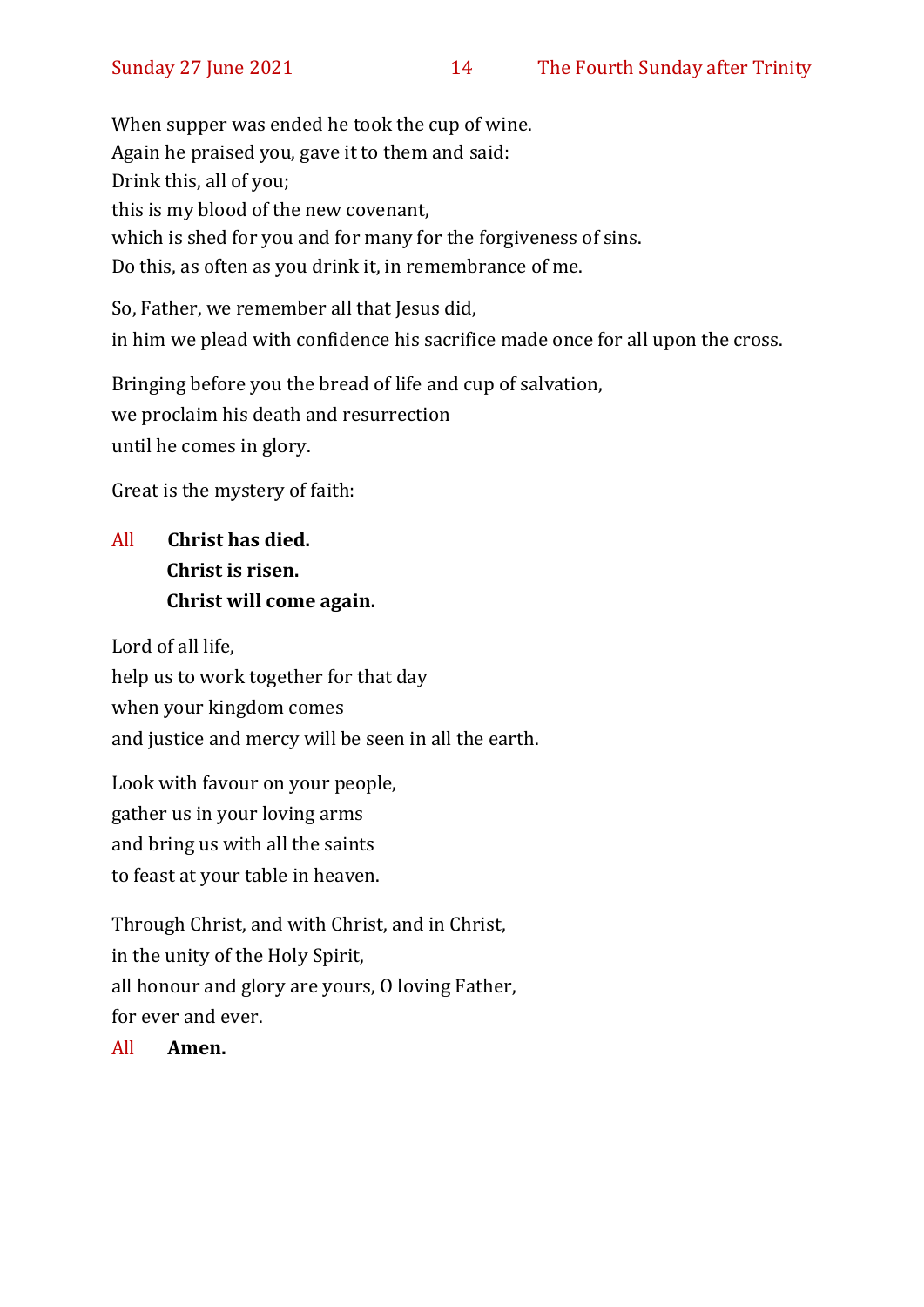# The Lord's Prayer

As our Saviour taught us, so we pray

All **Our Father in heaven, hallowed be your name, your kingdom come, your will be done, on earth as in heaven. Give us today our daily bread. Forgive us our sins as we forgive those who sin against us. Lead us not into temptation but deliver us from evil. For the kingdom, the power,** 

**and the glory are yours now and for ever. Amen.**

# Breaking of the Bread

We break this bread to share in the body of Christ.

- All **Though we are many, we are one body, because we all share in one bread.**
- All **Lamb of God,**

**you take away the sin of the world, have mercy on us.**

**Lamb of God, you take away the sin of the world, have mercy on us.**

**Lamb of God, you take away the sin of the world, grant us peace.**

Draw near with faith. Receive the body of our Lord Jesus Christ which he gave for you, and his blood which he shed for you. Eat and drink in remembrance that he died for you, and feed on him in your hearts by faith with thanksgiving.